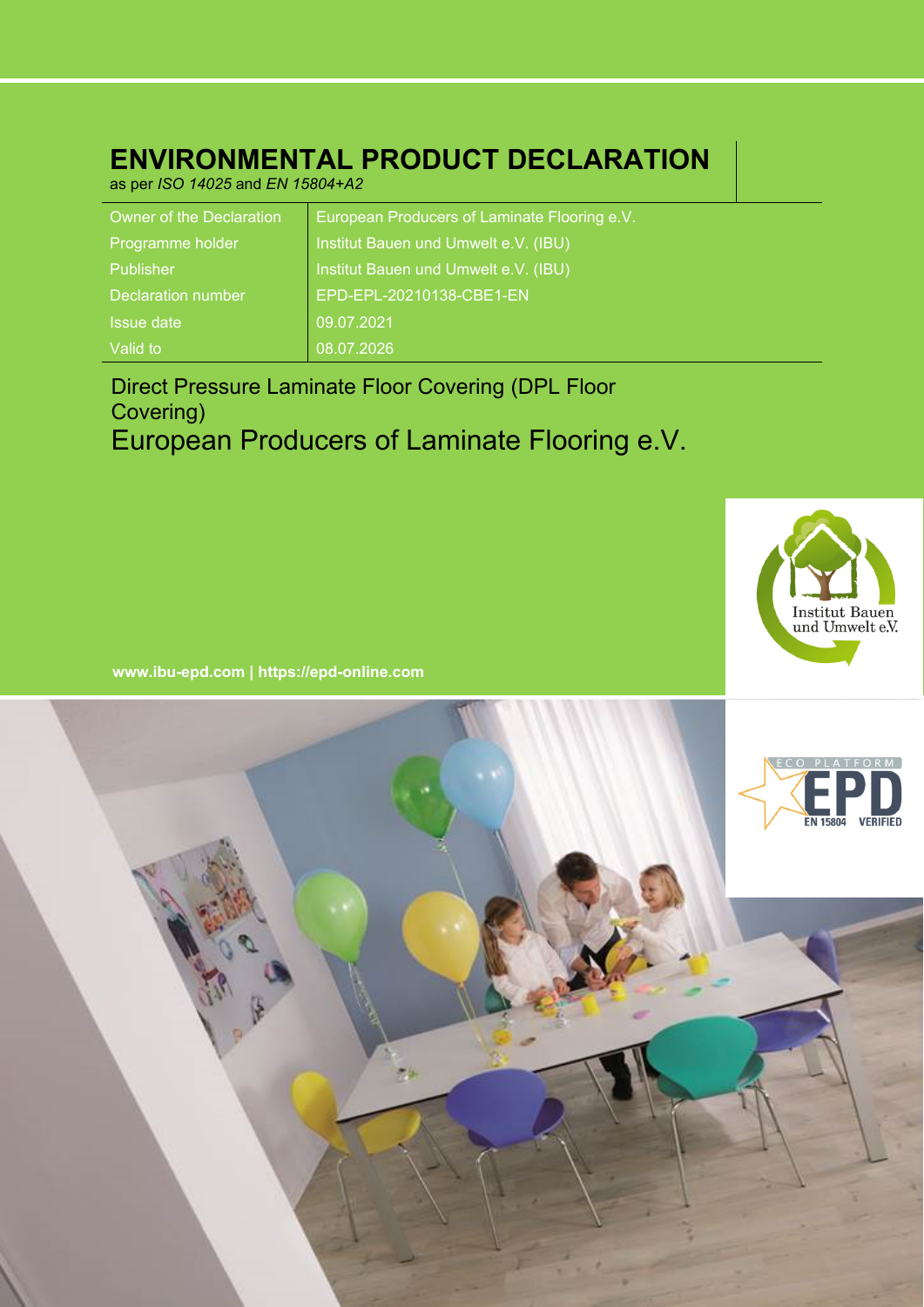

### **General Information**

European Producers of Laminate Flooring e.V.

#### **Programme holder**

IBU – Institut Bauen und Umwelt e.V. Panoramastr. 1 10178 Berlin **Germany** 

### **Declaration number**

EPD-EPL-20210138-CBE1-EN

**This declaration is based on the product category rules:** Floor coverings, 02/2018 (PCR checked and approved by the SVR)

## **Issue date**

09.07.2021

**Valid to** 08.07.2026

### Direct Pressure Laminate Floor Covering (DPL Floor Covering)

**Owner of the declaration** EPLF® European Producers of Laminate Flooring e.V. Mittelstr. 50 33602 Bielefeld **Germany** 

### **Declared product / declared unit**

1m<sup>2</sup> of DPL floor covering

**Scope:**

This Environmental Product Declaration refers to a representative European DPL floor covering produced by manufacturers that are members of EPLF®. Data are based upon production during 2019 in Europe.

The laminate floor covering described in this EPD has a thickness of 8 mm and meets the requirements of the use classes: 21-23, 31-34 according to *EN 13329, EN ISO 10874*. In order to enable the user of the EPD to calculate the LCA results for different thicknesses and use classes, the EPD contains the respective calculation rules.

The owner of the declaration shall be liable for the underlying information and evidence; the IBU shall not be liable with respect to manufacturer information, life cycle assessment data and evidences.

The EPD was created according to the specifications of *EN 15804+A2*. In the following, the standard will be simplified as *EN 15804*.

#### **Verification**

The standard *EN 15804* serves as the core PCR Independent verification of the declaration and data according to *ISO 14025:2010*

made of high-density wood fibres and on the back side there is a stabilizing layer to guarantee floor stability. The decorative paper of a DPL floor covering can be printed with any design and gives the floor its individual

According to EPLF the participating companies are representative for the declaration of the product, the weighting was done according to production volumes. For the placing on the market of the product in the European Union/European Free Trade Association (EU/EFTA) (with the exception of Switzerland)

Minh

Matthias Klingler (Independent verifier)

appearance.

Nam Peter

Dipl. Ing. Hans Peters Dipl. Ing. Hans Peters and Umwelt e.V.) internally internally internally internally  $\Box$  internally externally

Jeank Holes

Dr. Alexander Röder (Managing Director Institut Bauen und Umwelt e.V.))

### **Product**

### **Information about the enterprise**

The European network of the EPLF – the Association of European Producers of Laminate Flooring – is made up of laminate flooring producers, supplier companies and supporting members. This is the world's largest regional association for the laminate industry and it celebrates its 25th anniversary in 2019.

### **Product description/Product definition**

DPL floor coverings described in this EPD are produced by member companies of EPLF®. The floor coverings meet the requirements of *EN 13329*. DPL floorings consist of a number of layers. On the top side there is a decor with a transparent, wear-resistant contact surface; in the middle there is a core layer

Regulation (EU) No. 305/2011 (CPR) applies. The product needs a declaration of performance taking into consideration *EN 13329* and the CE-marking. For the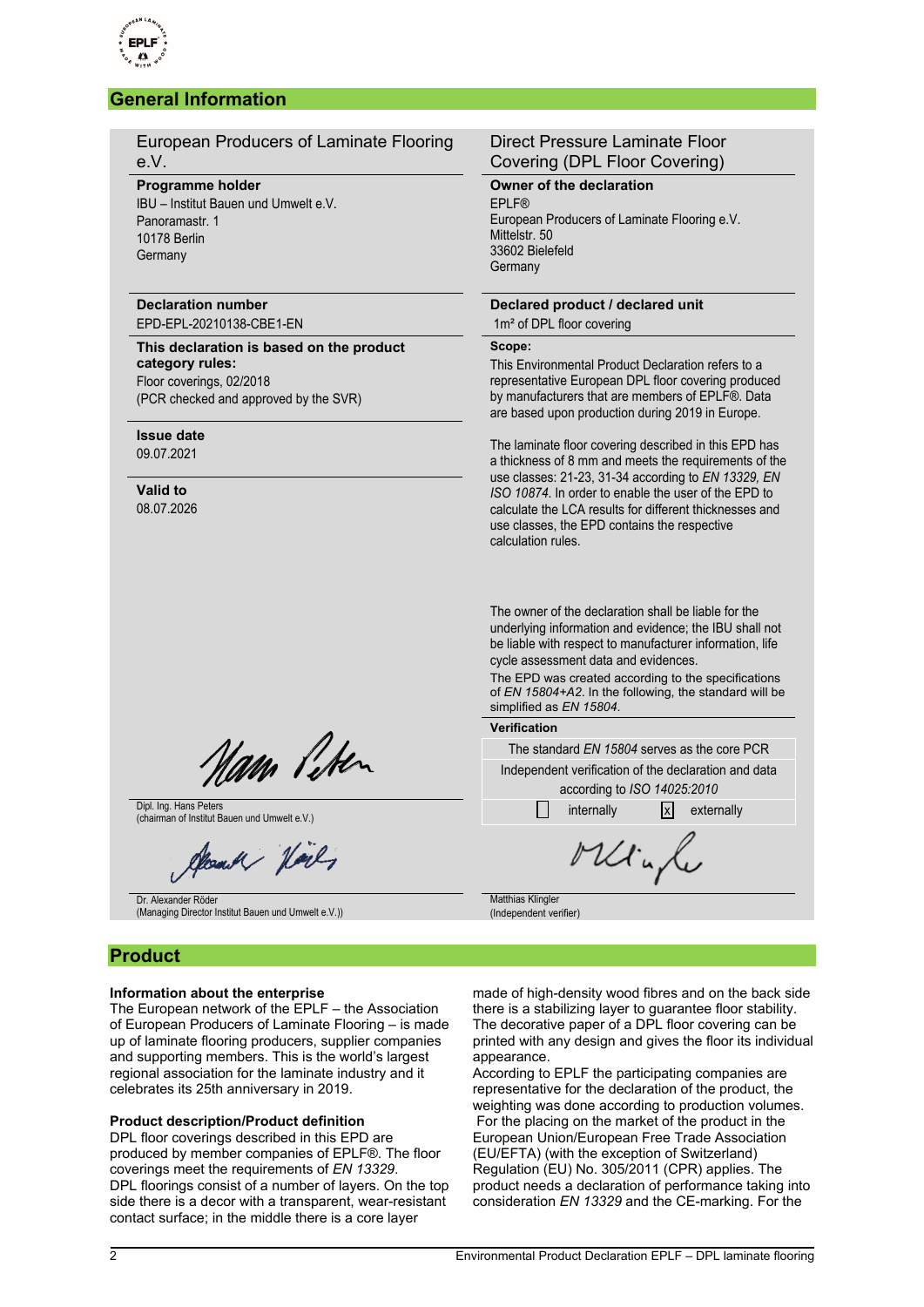

application and use the respective national provisions apply.

### **Application**

The laminate floor covering described in this EPD is intended to be used within a building and meets the requirements of the use classes: 21-23, 31-34 according to *EN 13329, EN ISO 10874*. For the application and use the respective national provisions apply.

### **Technical Data**

### **Constructional data**

| Name                                     | Value       | <b>Unit</b>       |
|------------------------------------------|-------------|-------------------|
| Grammage                                 | 7090        | g/m <sup>2</sup>  |
| Abrasion Class EN 13329                  | AC1-AC6     |                   |
| <b>Product Form</b>                      | panel       |                   |
| Thickness of the element                 | 8           | mm                |
| Length of the surface layer              | 300 - 2500  | mm                |
| Width of the surface layer               | $70 - 400$  | mm                |
| Length and width of squared<br>lelements | $250 - 700$ | mm                |
| Density                                  | 800 - 1200  | kg/m <sup>3</sup> |

Performance data of the product in accordance with the declaration of performance with respect to its essential characteristics according to *EN 13329*.

### **Base materials/Ancillary materials**

The composition of a DPL floor covering in mass % is:

- 90-95 % High Density Fibre board (HDF)
- 1-3 % paper
- 4-7 % resin
- <1 % corundum

### **LCA: Calculation rules**

### **Declared Unit**

The declared unit is 1m² laminate flooring (7.09 kg/m², thickness 8 mm)

### **Declared unit**

| <b>Name</b>                                                 | Value | Unit              |
|-------------------------------------------------------------|-------|-------------------|
| Declared unit                                               |       | m <sup>2</sup>    |
| Conversion factor to 1 kg (mass in<br>kg per declared unit) | 7.09  |                   |
| Mass in kg per declared unit                                | 7.09  | kg/m <sup>2</sup> |

### **System boundary**

Type of EPD: cradle to gate with options, modules C1–C4, and module D  $(A1-A3 + C + D)$  and additional modules A4, A5 and B2).

Modules A1-A3 include processes that provide materials and energy input for the system, manufacturing and transport processes up to the factory gate, as well as waste processing.

Module A4 includes the transport to the point of installation.

### **HDF (high-density fibreboard)**

The core board is an HDF board composed of wood fibres and a thermosetting resin, mainly MUF (melamine-urea-formaldehyde) resin. **Paper**

The renewable resource wood is the main raw material for paper production.

**Resins**

The used amino resins are melamine-ureaformaldehyde resins. Amino resins are thermosetting resins that are cured using heat and pressure. **Corundum**

Bauxite is the mineral resource of corundum. By using aluminiumoxide ( $Al_2O_3$ ) the surface layer of a laminate flooring obtains abrasion and wear resistance.

DPL floor coverings do not contain substances that are listed in the "Candidate List of Substances of Very High Concern for Authorisation" *REACH*.

This product contains substances listed in the candidate list (date: 02.03.2021) exceeding 0.1 percentage by mass: **NO**.

### **Reference service life**

The estimated service life of a floor covering depends e.g. on the type of floor covering and the area of application, the user and the maintenance of the product. Comparisons of different floor coverings are only allowed if these parameters are considered in a consistent way. A minimum service life of 20 years can be assumed according to Bundesinstitut für Bau-, Stadt- und Raumforschung *(BBSR*), technical service life can be considerably longer. The use stage is declared in this EPD for a one-year usage.

Module A5 includes packaging waste processing during the construction process. A waste treatment in a waste incineration plant is assumed. Credits from energy substitution are declared in module D.

Module B2 includes the cleaning of the floor covering. Provision of water, cleaning agent and electricity for the cleaning of the floor covering is considered, incl. waste water treatment. The LCA results in this EPD are declared for a one-year usage.

Module C includes dismantling (C1) and transport to waste a treatment site (C2). It is assumed that dismantling is manually done without environmental burdens, The DPL floor coverings reach the end-ofwaste state after dismantling and transport to a waste treatment site from the building.

Module D includes benefits from all net flows in the end-of-life stage that leave the product boundary system after having passed the end-of-waste state. It is assumed that post-consumer DPL floor covering waste reaches the end-of-waste state and is 100% incinerated in a European biomass power plant. Loads from material incineration and resulted potential energy credits (electricity and thermal energy) are declared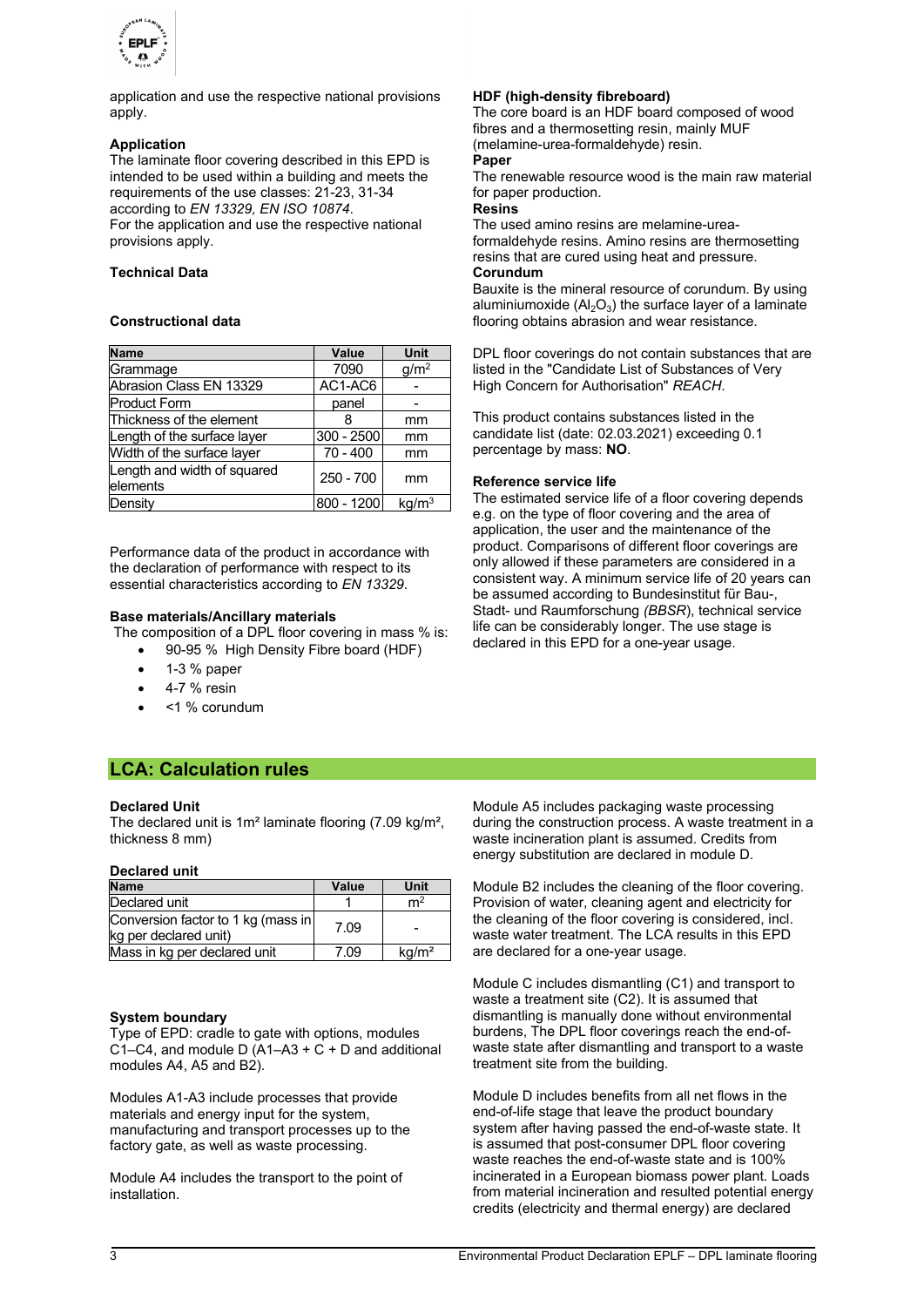

within module D.

Module D contains the loads and potential benefits beyond the system boundary. Biogenic  $CO<sub>2</sub>$ incorporated in the wood fraction of the DPL flooring is released in module C3.

### **Comparability**

Basically, a comparison or an evaluation of EPD data is only possible if all the data sets to be compared were created according to *EN 15804* and the building context, respectively the product-specific characteristics of performance, are taken into account.

*GaBi ts* (CUP 2020.2) is the background database for the calculation..

### **Factors for different thicknesses**

The LCA results for the DPL floor covering declared in this EPD refer to a laminate flooring with a thickness of 8 mm, which meets the requirements of the use classes: 21-23, 31-34 according to *EN 13329, EN ISO 10874*. In order to enable the user of the EPD to calculate the results for different thicknesses and use classes the factors in the following table can be used for the calculation. For A1-A3, A4, A5, C2, C3 and D the LCA results of the declared product (thickness 9mm) have to be multiplied with these factors.

| Factors to calculate the results for module A1-A3 for different DPL floorings |  |  |  |  |
|-------------------------------------------------------------------------------|--|--|--|--|
|-------------------------------------------------------------------------------|--|--|--|--|

| thickness             | 7 <sub>mm</sub> | 10 <sub>mm</sub> | 12mm  | 14mm  |
|-----------------------|-----------------|------------------|-------|-------|
| Use class             | 23-33           | $23 - 33$        | 23-33 | 23-33 |
| Parameter             |                 |                  |       |       |
| GWP                   | 0.93            | 1.44             | 1.83  | 1.99  |
| GWP - Fossil          | 0.86            | 1.18             | 1.33  | 1.82  |
| GWP - biogenic        | 0.88            | 1.26             | 1.48  | 1.87  |
| GWP-LULUC             | 0.87            | 1.20             | 1.32  | 1.77  |
| <b>ODP</b>            | 0.79            | 1.22             | 0.90  | 0.92  |
| AP.                   | 0.85            | 1.23             | 1.37  | 1.76  |
| <b>EP Freshwater</b>  | 0.88            | 1.15             | 1.14  | 1.82  |
| <b>EP</b> Marine      | 0.85            | 1.19             | 1.35  | 1.91  |
| <b>EP Terrestrial</b> | 0.85            | 1.23             | 1.39  | 1.78  |
| <b>POCP</b>           | 0.85            | 1.23             | 1.38  | 1.78  |
| <b>ADPE</b>           | 0.87            | 1.18             | 1.31  | 1.75  |
| <b>ADPF</b>           | 0.86            | 1.18             | 1.34  | 1.84  |
| Water scarcity        | 0.86            | 1.21             | 1.30  | 1.62  |

### Factors to calculate the results for module A5 for different DPL floorings

| thickness             | 7mm     | 10 <sub>mm</sub> | 12mm      | 14mm      |
|-----------------------|---------|------------------|-----------|-----------|
| Use class             | $23-33$ | $23-33$          | $23 - 33$ | $23 - 33$ |
| Parameter             |         |                  |           |           |
| GWP                   | 0.99    | 1.31             | 1.38      | 1.40      |
| GWP - Fossil          | 0.91    | 1.28             | 1.07      | 1.09      |
| GWP - biogenic        | 1.00    | 1.32             | 1.43      | 1.45      |
| <b>GWP-LULUC</b>      | 0.96    | 1.29             | 1.24      | 1.26      |
| <b>ODP</b>            | 0.97    | 1.29             | 1.28      | 1.30      |
| AP.                   | 0.97    | 1.28             | 1.27      | 1.29      |
| <b>EP Freshwater</b>  | 0.96    | 1.28             | 1.24      | 1.26      |
| EP Marine             | 0.96    | 1.28             | 1.26      | 1.28      |
| <b>EP Terrestrial</b> | 0.97    | 1.28             | 1.28      | 1.30      |
| <b>POCP</b>           | 0.96    | 1.28             | 1.26      | 1.28      |
| <b>ADPE</b>           | 0.97    | 1.29             | 1.29      | 1.31      |
| <b>ADPF</b>           | 0.97    | 1.29             | 1.30      | 1.32      |
| Water scarcity        | 0.98    | 1.30             | 1.35      | 1.37      |

### Factors to calculate the results for modules A4, C2, C3 and D for different DPL floorings

| thickness | 7mm                      | 10 <sub>mm</sub> | 12mm  | 14mm  |
|-----------|--------------------------|------------------|-------|-------|
| Use class | $23 - 33$                | 23-33            | 23-33 | 23-33 |
|           | Valid for all parameters |                  |       |       |
| A4        | 0.87                     | 1.24             | 1.46  | 1.85  |
| C2        | 0.87                     | 1.24             | 1.46  | 1.85  |
| C3        | 0.87                     | 1.25             | 1.48  | 1.86  |
|           | 0.87                     | 1.24             | 1.46  | 1.86  |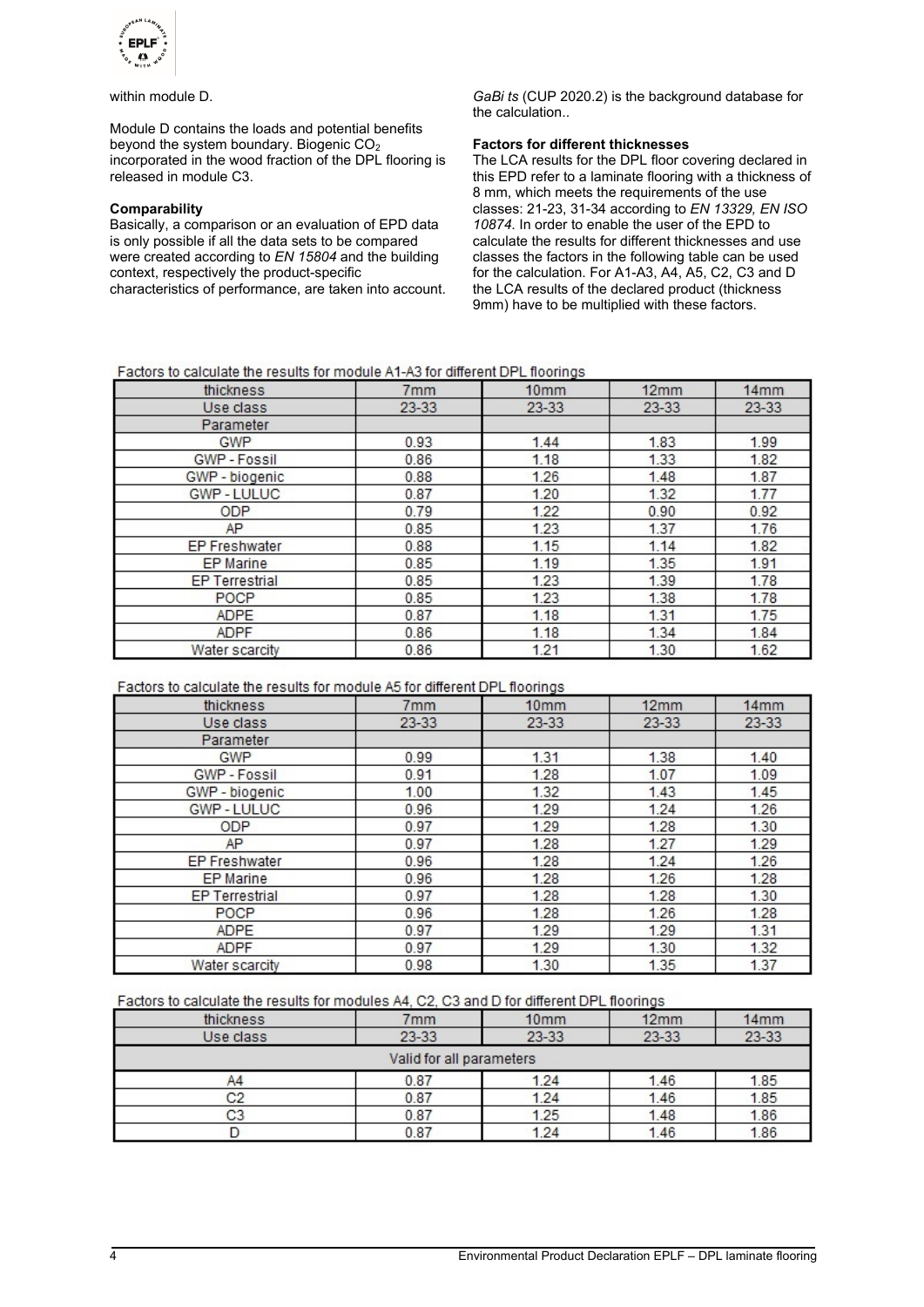

### **LCA: Scenarios and additional technical information**

### **Characteristic product properties Information on biogenic Carbon**

The biogenic carbon content quantifies the amount of biogenic carbon in a construction product leaving the factory gate, and it shall be separately declared for the product and for any accompanying packaging. **Note:** 1 kg biogenic carbon is equivalent to 44/12 kg of

CO2

### **Information on describing the biogenic carbon content at factory gate**

| <b>Name</b>                                          | Value | Unit |
|------------------------------------------------------|-------|------|
| Biogenic Carbon Content in<br>product                | 3.25  | kg C |
| Biogenic Carbon Content in<br>accompanying packaging | 0.09  | kg C |

The following technical information is a basis for the declared modules or can be used for developing specific scenarios in the context of a building assessment.

### **Transport to the construction site (A4)**

| <b>Name</b>                                    | Value    | Unit              |
|------------------------------------------------|----------|-------------------|
| Litres of fuel (consumption per kg)            | 0.00159  | <b>I/100km</b>    |
| Transport distance                             | 250      | km                |
| Capacity utilisation (including<br>empty runs) | 85       | $\%$              |
| Gross density of products<br>transported       | 800-1200 | kg/m <sup>3</sup> |

### **Installation in the building (A5)**

| <b>Name</b>                 | Value | Unit |
|-----------------------------|-------|------|
| Output substances following |       |      |
| waste treatment on-site     | 0.231 | kg   |
| packaging waste             |       |      |

The amount of installation waste varies and is not declared in this EPD. For the calculation of the environmental impact of 1m² laminate flooring including a certain amount of installation waste the values for the production stage (A1-A3), delivery (A4) and end of life (C, D) have to be multiplied with the amount of waste (e.g. 3% installation waste, factor 1.03).

### **Maintenance (B2)**

| <b>Name</b>                        | Value      | Unit           |
|------------------------------------|------------|----------------|
| Maintenance cycle (cleaning        | 120        | Number/R       |
| frequency per year)                | times/year | SL             |
| Water consumption (per year)       | 0.0068     | m <sup>3</sup> |
| Auxiliary (per year)               | 0.0507     | kg             |
| Electricity consumption (per year) | 0.074      | kWh            |

The common cleaning method for laminate floor coverings is damp mopping. Loose dirt should be removed by means of a dry mop or a vacuum cleaner. In case of higher requirements on hygiene (e.g. hospitals, care homes) or strongly frequented areas (shops) a need for a higher cleaning frequency is possible.

### **Reuse, recovery and/or recycling potentials (D), relevant scenario information**

100% of post-consumer waste (7.09kg) is incinerated

in a biomass power plant.

### **End of Life (C1-C4)**

| <b>Name</b>          | Value |    |
|----------------------|-------|----|
| Collected separately | na    | ΚC |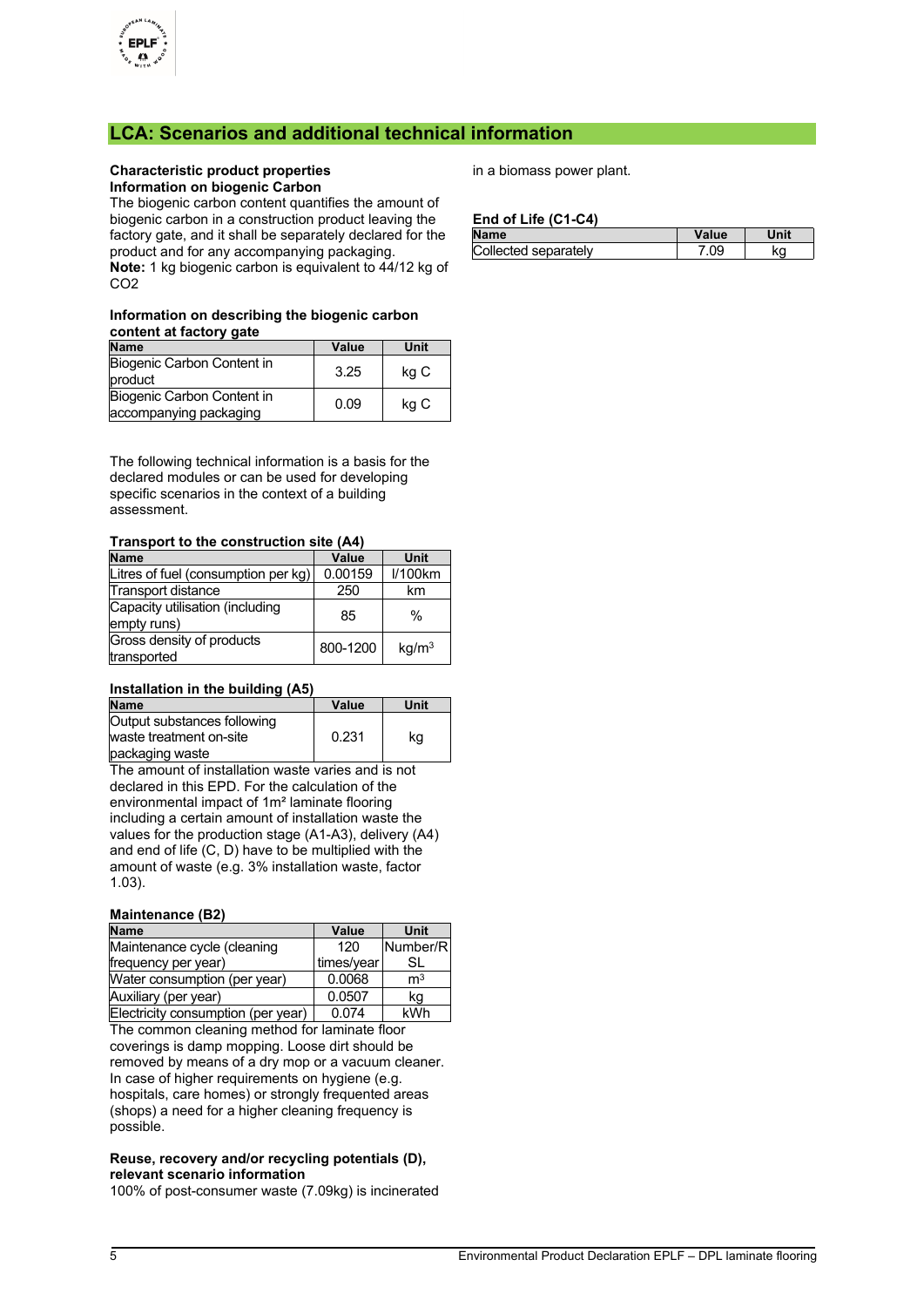

**LCA: Results**

The results for module B2 refer to a period of one year.

**Note:** The results declared for EP-freshwater are declared in the unit "P eq." according to the European Platform on Life Cycle Assessment (http://eplca.jrc.ec.europa.eu/LCDN/developerEF.xhtml). This web link is provided in *EN 15804+A2*, clause 6.3.8.2.

### **DESCRIPTION OF THE SYSTEM BOUNDARY (X = INCLUDED IN LCA; ND = MODULE OR INDICATOR NOT DECLARED; MNR = MODULE NOT RELEVANT)**

|                                                                                                                                                                                                                                                                      | <b>CONSTRUCTI</b><br>ON PROCESS<br><b>PRODUCT STAGE</b><br><b>STAGE</b> |                           |                                        |                             | <b>USE STAGE</b>                           |                         |                |                       |                             |                              |                            | <b>END OF LIFE STAGE</b>              |                        |                  |                                                                                                                     | <b>BENEFITS AND</b><br><b>LOADS</b><br><b>BEYOND THE</b><br><b>SYSTEM</b><br><b>BOUNDARIES</b>                                                                                                                                                                                                     |
|----------------------------------------------------------------------------------------------------------------------------------------------------------------------------------------------------------------------------------------------------------------------|-------------------------------------------------------------------------|---------------------------|----------------------------------------|-----------------------------|--------------------------------------------|-------------------------|----------------|-----------------------|-----------------------------|------------------------------|----------------------------|---------------------------------------|------------------------|------------------|---------------------------------------------------------------------------------------------------------------------|----------------------------------------------------------------------------------------------------------------------------------------------------------------------------------------------------------------------------------------------------------------------------------------------------|
| Raw material<br><b>Alddns</b>                                                                                                                                                                                                                                        | Transport                                                               | Manufacturing             | Transport from the<br>gate to the site | Assembly                    | Jse                                        | Maintenance             | Repair         | Replacement           | Refurbishment               | energy<br>Operational<br>use | Operational water<br>use   | De-construction<br>demolition         | Transport              | Waste processing | Disposal                                                                                                            | Recovery<br>Recycling<br>potential<br>Reuse-                                                                                                                                                                                                                                                       |
| A1                                                                                                                                                                                                                                                                   | A <sub>2</sub>                                                          | A <sub>3</sub>            | A4                                     | A5                          | <b>B1</b>                                  | <b>B2</b>               | B <sub>3</sub> | <b>B4</b>             | <b>B5</b>                   | <b>B6</b>                    | <b>B7</b>                  | C <sub>1</sub>                        | C <sub>2</sub>         | C <sub>3</sub>   | C <sub>4</sub>                                                                                                      | D                                                                                                                                                                                                                                                                                                  |
| X                                                                                                                                                                                                                                                                    | X                                                                       | X                         | X                                      | X                           | <b>ND</b>                                  | X                       | <b>MNR</b>     | <b>MNR</b>            | <b>MNR</b>                  | <b>ND</b>                    | <b>ND</b>                  | X                                     | X                      | X                | <b>ND</b>                                                                                                           | X                                                                                                                                                                                                                                                                                                  |
|                                                                                                                                                                                                                                                                      |                                                                         |                           |                                        |                             |                                            |                         |                |                       |                             |                              |                            |                                       |                        |                  |                                                                                                                     | <u>RESULTS OF THE LCA - ENVIRONMENTAL IMPACT according to EN 15804+A2: 1 m² DPL Floor Covering</u>                                                                                                                                                                                                 |
| (8mmˈ                                                                                                                                                                                                                                                                |                                                                         |                           |                                        |                             |                                            |                         |                |                       |                             |                              |                            |                                       |                        |                  |                                                                                                                     |                                                                                                                                                                                                                                                                                                    |
| <b>Core Indicator</b>                                                                                                                                                                                                                                                |                                                                         | <b>Unit</b>               |                                        |                             | A1-A3                                      |                         | A <sub>4</sub> |                       | <b>B2</b><br>A <sub>5</sub> |                              | C <sub>1</sub>             |                                       | C <sub>2</sub>         |                  | C <sub>3</sub>                                                                                                      | D                                                                                                                                                                                                                                                                                                  |
| <b>GWP-total</b>                                                                                                                                                                                                                                                     |                                                                         |                           | [kg CO <sub>2</sub> -Eq.]              |                             | $-2.65E + 0$                               | 4.37E-2                 |                | 2.77E-1               |                             | 1.70E-1                      | $0.00E + 0$                |                                       | 4.23E-2                |                  | 1.19E+1                                                                                                             | $-6.67E + 0$                                                                                                                                                                                                                                                                                       |
|                                                                                                                                                                                                                                                                      | <b>GWP-fossil</b>                                                       |                           | [kg $CO2$ -Eq.]                        | 5.93E+0                     |                                            | 4.34E-2                 |                | 3.63E-2               | 1.58E-1                     |                              | $0.00E + 0$                |                                       | 4.21E-2                |                  | $0.00E + 0$                                                                                                         | $-6.66E + 0$                                                                                                                                                                                                                                                                                       |
|                                                                                                                                                                                                                                                                      | GWP-biogenic<br>[kg $CO2$ -Eq.]                                         |                           |                                        | $-8.58E + 0$<br>$0.00E + 0$ |                                            |                         | 2.41E-1        |                       | $-3.32E - 2$                | $0.00E + 0$                  |                            | $0.00E + 0$                           |                        | 1.19E+1          | $0.00E + 0$                                                                                                         |                                                                                                                                                                                                                                                                                                    |
|                                                                                                                                                                                                                                                                      | <b>GWP-luluc</b><br>$\overline{[kg CO_2-Eq.]}$                          |                           |                                        |                             | 6.25E-3<br>3.51E-4<br>2.70E-12<br>5.21E-18 |                         |                | $4.13E-6$<br>4.47E-17 |                             | 4.53E-2                      | $0.00E + 0$                |                                       | 3.40E-4                |                  | $0.00E + 0$<br>$0.00E + 0$                                                                                          | $-5.28E - 3$<br>$-7.91E - 14$                                                                                                                                                                                                                                                                      |
| ODP                                                                                                                                                                                                                                                                  |                                                                         |                           | [kg CFC11-Eq.]<br>$[mol H+-Eq.]$       |                             | 1.70E-2<br>1.43E-4                         |                         | 5.26E-5        |                       |                             | 8.19E-9                      | $0.00E + 0$                |                                       | 5.05E-18<br>1.39E-4    |                  | $0.00E + 0$                                                                                                         | 3.99E-3                                                                                                                                                                                                                                                                                            |
| AP<br>EP-freshwater                                                                                                                                                                                                                                                  |                                                                         | [kg $PO4$ -Eq.]           |                                        |                             | 1.41E-5<br>1.32E-7                         |                         |                | 7.65E-9               | 4.67E-4<br>6.01E-6          |                              |                            | $0.00E + 0$<br>$0.00E + 0$<br>1.28E-7 |                        |                  | $0.00E + 0$                                                                                                         | $-9.72E - 6$                                                                                                                                                                                                                                                                                       |
| EP-marine                                                                                                                                                                                                                                                            |                                                                         |                           | [kg N-Eq.]                             |                             | 8.10E-3<br>6.48E-5                         |                         |                | 1.79E-5               |                             | 1.26E-4<br>$0.00E + 0$       |                            |                                       | 6.28E-5                |                  | $0.00E + 0$                                                                                                         | 9.20E-4                                                                                                                                                                                                                                                                                            |
| EP-terrestrial                                                                                                                                                                                                                                                       |                                                                         | [mol N-Eq.]               |                                        |                             | 6.20E-2<br>7.25E-4                         |                         |                | 2.41E-4               |                             | 1.29E-3                      | $0.00E + 0$                |                                       | 7.02E-4                |                  | $0.00E + 0$                                                                                                         | 1.11E-2                                                                                                                                                                                                                                                                                            |
| <b>POCP</b>                                                                                                                                                                                                                                                          |                                                                         | [kg NMVOC-Eq.]            |                                        |                             | 1.56E-2<br>1.27E-4                         |                         |                | 4.80E-5               |                             | 4.61E-4                      | $0.00E + 0$                |                                       | 1.23E-4                |                  | $0.00E + 0$                                                                                                         | 4.02E-3                                                                                                                                                                                                                                                                                            |
| <b>ADPE</b>                                                                                                                                                                                                                                                          |                                                                         | [kg Sb-Eq.]               |                                        |                             | 9.32E-7                                    | 3.11E-9                 |                | 6.99E-10              |                             |                              | 1.37E-7<br>$0.00E + 0$     |                                       | 3.01E-9                |                  | $0.00E + 0$                                                                                                         | $-1.20E - 6$                                                                                                                                                                                                                                                                                       |
| <b>ADPF</b>                                                                                                                                                                                                                                                          |                                                                         | [MJ]                      |                                        |                             | 1.19E+2<br>5.77E-1                         |                         |                | 7.48E-2               |                             | 3.41E+0                      |                            | $0.00E + 0$                           | 5.59E-1                |                  | $0.00E + 0$                                                                                                         | $-1.14E+2$                                                                                                                                                                                                                                                                                         |
|                                                                                                                                                                                                                                                                      | <b>WDP</b>                                                              |                           | $[m3$ world-Eq<br>deprived]            |                             | 6.61E-1<br>3.88E-4                         |                         | 3.06E-2        |                       | 5.51E-2                     |                              |                            | $0.00E + 0$<br>3.75E-4                |                        |                  | $0.00E + 0$                                                                                                         | $-3.85E-1$                                                                                                                                                                                                                                                                                         |
| Caption                                                                                                                                                                                                                                                              |                                                                         |                           |                                        |                             |                                            |                         |                |                       |                             |                              |                            |                                       |                        |                  | fossil resources; ADPF = Abiotic depletion potential for fossil resources; WDP = Water (user) deprivation potential | GWP = Global warming potential; ODP = Depletion potential of the stratospheric ozone layer; AP = Acidification potential of land and water; EP =<br>Eutrophication potential; POCP = Formation potential of tropospheric ozone photochemical oxidants; ADPE = Abiotic depletion potential for non- |
|                                                                                                                                                                                                                                                                      |                                                                         |                           |                                        |                             |                                            |                         |                |                       |                             |                              |                            |                                       |                        |                  |                                                                                                                     | RESULTS OF THE LCA - INDICATORS TO DESCRIBE RESOURCE USE according to EN 15804+A2: 1 $\text{m}^2$                                                                                                                                                                                                  |
|                                                                                                                                                                                                                                                                      |                                                                         |                           | <b>DPL Floor Covering (8mm</b> )       |                             |                                            |                         |                |                       |                             |                              |                            |                                       |                        |                  |                                                                                                                     |                                                                                                                                                                                                                                                                                                    |
| Indicator                                                                                                                                                                                                                                                            |                                                                         | Unit                      | A1-A3                                  |                             | A4                                         |                         | A <sub>5</sub> |                       | <b>B2</b>                   |                              | C <sub>1</sub>             |                                       | C <sub>2</sub>         |                  | C <sub>3</sub>                                                                                                      | D                                                                                                                                                                                                                                                                                                  |
| <b>PERE</b>                                                                                                                                                                                                                                                          |                                                                         | [MJ]                      | 3.10E+1                                |                             | 3.24E-2                                    |                         | $3.06E + 0$    |                       | 9.13E-1                     |                              | $0.00E + 0$                |                                       | $3.14E - 2$            |                  | $0.00E + 0$                                                                                                         | $-2.81E+1$                                                                                                                                                                                                                                                                                         |
| <b>PERM</b>                                                                                                                                                                                                                                                          |                                                                         | [MJ]                      | $1.08E + 2$                            |                             | $0.00E + 0$                                |                         | $-3.05E + 0$   |                       | $0.00E + 0$                 |                              | $0.00E + 0$                |                                       | $0.00E + 0$            |                  | $-1.05E + 2$                                                                                                        | $0.00E + 0$                                                                                                                                                                                                                                                                                        |
| <b>PERT</b>                                                                                                                                                                                                                                                          |                                                                         | [MJ]                      | $1.39E + 2$                            |                             | 3.24E-2                                    |                         | 1.40E-2        |                       | 9.13E-1                     |                              | $0.00E + 0$                |                                       | $3.14E-2$              |                  | $-1.05E + 2$                                                                                                        | $-2.81E+1$                                                                                                                                                                                                                                                                                         |
| <b>PENRE</b>                                                                                                                                                                                                                                                         |                                                                         | [MJ]                      | 9.54E+1                                |                             | 5.78E-1                                    |                         | 5.79E-1        |                       | 3.41E+0                     |                              | $0.00E + 0$                |                                       | 5.60E-1                |                  | $0.00E + 0$                                                                                                         | $-1.14E+2$                                                                                                                                                                                                                                                                                         |
| <b>PENRM</b><br>PENRT                                                                                                                                                                                                                                                |                                                                         | <b>IMJI</b><br>[MJ]       | $2.32E+1$<br>1.19E+2                   | $0.00E + 0$                 |                                            | $-5.04E - 1$<br>7.48E-2 |                |                       | $0.00E + 0$<br>$3.41E + 0$  |                              | $0.00E + 0$<br>$0.00E + 0$ |                                       | $0.00E + 0$<br>5.60E-1 |                  | $-2.27E+1$<br>$-2.27E+1$                                                                                            | $0.00E + 0$<br>$-1.14E+2$                                                                                                                                                                                                                                                                          |
| <b>SM</b>                                                                                                                                                                                                                                                            |                                                                         | [kg]                      | 7.74E-3                                | 5.78E-1<br>$0.00E + 0$      |                                            | $0.00E + 0$             |                |                       | $0.00E + 0$                 |                              | $0.00E + 0$                |                                       | $0.00E + 0$            |                  | $0.00E + 0$                                                                                                         | $0.00E + 0$                                                                                                                                                                                                                                                                                        |
| <b>RSF</b>                                                                                                                                                                                                                                                           |                                                                         | [MJ]                      | $0.00E + 0$                            |                             | $0.00E + 0$                                |                         | $0.00E + 0$    |                       | $0.00E + 0$                 |                              | $0.00E + 0$                |                                       | $0.00E + 0$            |                  | $0.00E + 0$                                                                                                         | $0.00E + 0$                                                                                                                                                                                                                                                                                        |
| <b>NRSF</b>                                                                                                                                                                                                                                                          |                                                                         | [MJ]                      | $0.00E + 0$                            |                             | $0.00E + 0$                                |                         | $0.00E + 0$    |                       | $0.00E + 0$                 |                              | $0.00E + 0$                | $0.00E + 0$                           |                        |                  | $0.00E + 0$                                                                                                         | $0.00E + 0$                                                                                                                                                                                                                                                                                        |
| FW                                                                                                                                                                                                                                                                   |                                                                         | $\left[\text{m}^3\right]$ | 3.20E-2                                |                             | 3.76E-5                                    |                         | $7.21E-4$      |                       | $1.41E - 3$                 |                              | $0.00E + 0$                |                                       | 3.64E-5                |                  | $0.00E + 0$                                                                                                         | $-2.33E-2$                                                                                                                                                                                                                                                                                         |
|                                                                                                                                                                                                                                                                      |                                                                         |                           |                                        |                             |                                            |                         |                |                       |                             |                              |                            |                                       |                        |                  |                                                                                                                     | PERE = Use of renewable primary energy excluding renewable primary energy resources used as raw materials; PERM = Use of                                                                                                                                                                           |
| Caption                                                                                                                                                                                                                                                              |                                                                         |                           |                                        |                             |                                            |                         |                |                       |                             |                              |                            |                                       |                        |                  |                                                                                                                     | renewable primary energy resources used as raw materials; PERT = Total use of renewable primary energy resources; PENRE = Use of<br>non-renewable primary energy excluding non-renewable primary energy resources used as raw materials; PENRM = Use of non-                                       |
| renewable primary energy resources used as raw materials; PENRT = Total use of non-renewable primary energy resources; SM = Use<br>of secondary material; RSF = Use of renewable secondary fuels; NRSF = Use of non-renewable secondary fuels; FW = Use of net fresh |                                                                         |                           |                                        |                             |                                            |                         |                |                       |                             |                              |                            |                                       |                        |                  |                                                                                                                     |                                                                                                                                                                                                                                                                                                    |
|                                                                                                                                                                                                                                                                      |                                                                         |                           |                                        |                             |                                            |                         |                |                       | water                       |                              |                            |                                       |                        |                  |                                                                                                                     |                                                                                                                                                                                                                                                                                                    |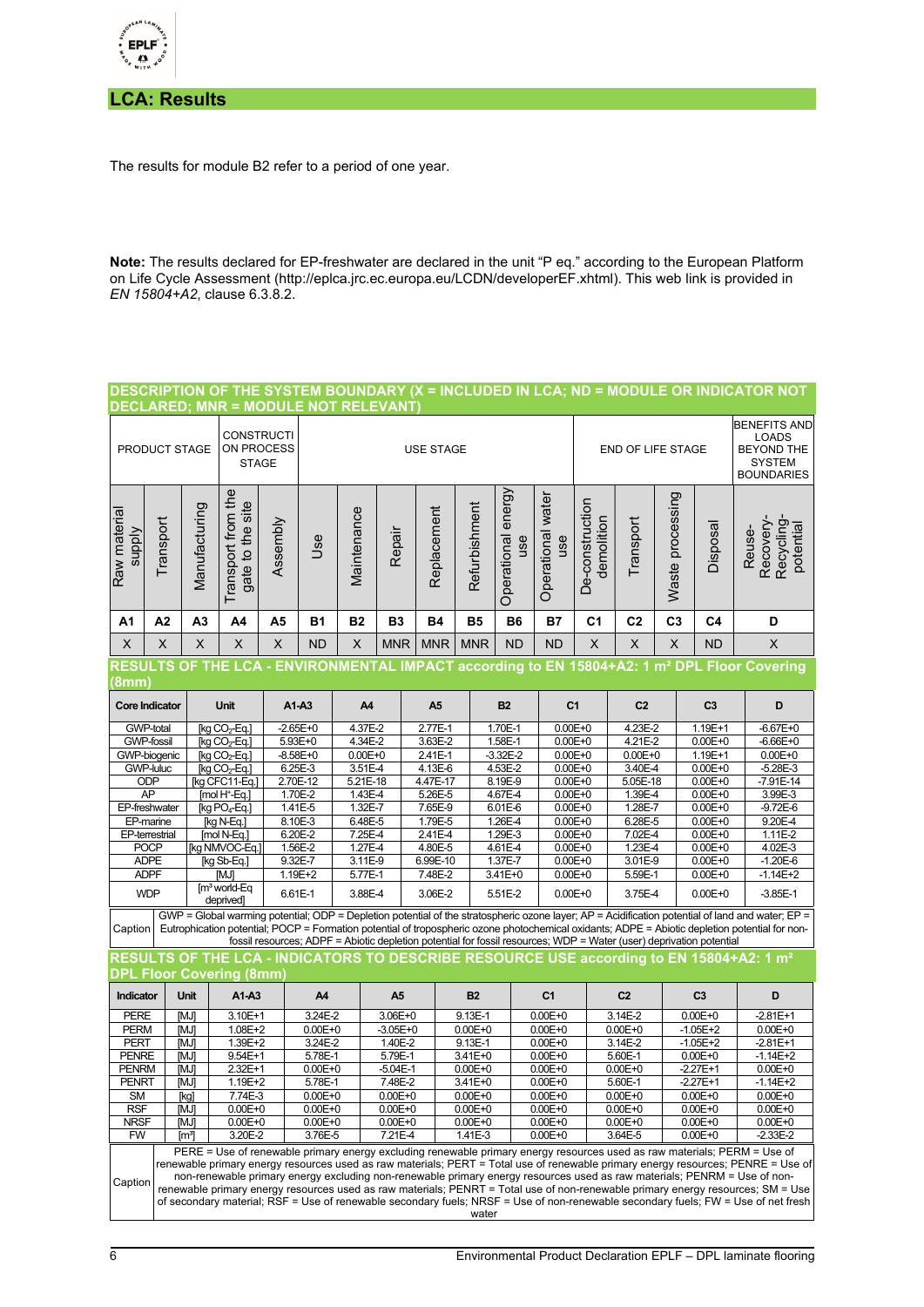

| RESULTS OF THE LCA – WASTE CATEGORIES AND OUTPUT FLOWS according to EN 15804+A2:                                                                                                                                                                                                                                                                                                                                              |                              |             |                |                |             |                |                |                |              |
|-------------------------------------------------------------------------------------------------------------------------------------------------------------------------------------------------------------------------------------------------------------------------------------------------------------------------------------------------------------------------------------------------------------------------------|------------------------------|-------------|----------------|----------------|-------------|----------------|----------------|----------------|--------------|
| 1 m <sup>2</sup> DPL Floor Covering (8mm)                                                                                                                                                                                                                                                                                                                                                                                     |                              |             |                |                |             |                |                |                |              |
| Indicator                                                                                                                                                                                                                                                                                                                                                                                                                     | <b>Unit</b>                  | $A1-A3$     | A <sub>4</sub> | A <sub>5</sub> | <b>B2</b>   | C <sub>1</sub> | C <sub>2</sub> | C <sub>3</sub> | D            |
| <b>HWD</b>                                                                                                                                                                                                                                                                                                                                                                                                                    | [kg]                         | 3.71E-7     | 2.69E-8        | 1.09E-10       | 5.52E-5     | $0.00E + 0$    | 2.60E-8        | $0.00E + 0$    | $-4.53E-8$   |
| <b>NHWD</b>                                                                                                                                                                                                                                                                                                                                                                                                                   | [kg]                         | 1.25E-1     | 8.84E-5        | 7.15E-3        | 8.06E-3     | $0.00E + 0$    | 8.56E-5        | $0.00E + 0$    | 5.00E-3      |
| <b>RWD</b>                                                                                                                                                                                                                                                                                                                                                                                                                    | [kg]                         | 4.01E-3     | 7.15E-7        | 3.94E-6        | 1.04E-4     | $0.00E + 0$    | 6.93E-7        | $0.00E + 0$    | $-9.60E-3$   |
| <b>CRU</b>                                                                                                                                                                                                                                                                                                                                                                                                                    | [kg]                         | $0.00E + 0$ | $0.00E + 0$    | $0.00E + 0$    | $0.00E + 0$ | $0.00E + 0$    | $0.00E + 0$    | $0.00E + 0$    | $0.00E + 0$  |
| <b>MFR</b>                                                                                                                                                                                                                                                                                                                                                                                                                    | [kg]                         | $0.00E + 0$ | $0.00E + 0$    | $0.00E + 0$    | $0.00E + 0$ | $0.00E + 0$    | $0.00E + 0$    | $0.00E + 0$    | $0.00E + 0$  |
| <b>MER</b>                                                                                                                                                                                                                                                                                                                                                                                                                    | [kg]                         | $0.00E + 0$ | $0.00E + 0$    | $0.00E + 0$    | $0.00E + 0$ | $0.00E + 0$    | $0.00E + 0$    | 7.09E+0        | $0.00E + 0$  |
| EEE                                                                                                                                                                                                                                                                                                                                                                                                                           | <b>MJI</b>                   | $0.00E + 0$ | $0.00E + 0$    | 3.78E-1        | $0.00E + 0$ | $0.00E + 0$    | $0.00E + 0$    | $0.00E + 0$    | $0.00E + 0$  |
| EET                                                                                                                                                                                                                                                                                                                                                                                                                           | [MJ]                         | $0.00E + 0$ | $0.00E + 0$    | 6.82E-1        | $0.00E + 0$ | $0.00E + 0$    | $0.00E + 0$    | $0.00E + 0$    | $0.00E + 0$  |
| HWD = Hazardous waste disposed; NHWD = Non-hazardous waste disposed; RWD = Radioactive waste disposed; CRU = Components<br>for re-use; MFR = Materials for recycling; MER = Materials for energy recovery; EEE = Exported electrical energy; EEE = Exported<br>Caption<br>thermal energy<br>RESULTS OF THE LCA – additional impact categories according to EN 15804+A2-optional:<br>1 m <sup>2</sup> DPL Floor Covering (8mm) |                              |             |                |                |             |                |                |                |              |
|                                                                                                                                                                                                                                                                                                                                                                                                                               |                              |             |                |                |             |                |                |                |              |
| <b>Indicator</b>                                                                                                                                                                                                                                                                                                                                                                                                              | <b>Unit</b>                  | $A1-A3$     | A <sub>4</sub> | A <sub>5</sub> | <b>B2</b>   | C <sub>1</sub> | C <sub>2</sub> | C <sub>3</sub> | D            |
| <b>PM</b>                                                                                                                                                                                                                                                                                                                                                                                                                     | <b>Disease</b><br>Incidencel | 1.88E-7     | 7.70E-10       | 3.16E-10       | 1.88E-8     | $0.00E + 0$    | 7.45E-10       | $0.00E + 0$    | $-2.49E - 8$ |
| <b>IR</b>                                                                                                                                                                                                                                                                                                                                                                                                                     | [kBq U235-<br>Eq.            | 6.18E-1     | 1.03E-4        | 6.02E-4        | $2.10E - 2$ | $0.00E + 0$    | 1.00E-4        | $0.00E + 0$    | $-1.58E + 0$ |
| ETP-fw                                                                                                                                                                                                                                                                                                                                                                                                                        | <b>ICTUel</b>                | 3.50E+1     | 4.08E-1        | 3.73E-2        | 1.88E+0     | $0.00E + 0$    | 3.95E-1        | $0.00E + 0$    | $-2.74E+1$   |
| HTP-c                                                                                                                                                                                                                                                                                                                                                                                                                         | [CTUh]                       | 5.04E-8     | 8.55E-12       | 2.17E-12       | 1.79E-10    | $0.00E + 0$    | 8.28E-12       | $0.00E + 0$    | $-2.67E-10$  |
| HTP-nc                                                                                                                                                                                                                                                                                                                                                                                                                        | [CTUh]                       | 6.56E-8     | 4.99E-10       | 1.16E-10       | 6.85E-9     | $0.00E + 0$    | 4.83E-10       | $0.00E + 0$    | 3.20E-8      |
| SQP                                                                                                                                                                                                                                                                                                                                                                                                                           | ſ-1                          | $6.82E + 2$ | 2.03E-1        | 2.00E-2        | $2.57E + 0$ | $0.00E + 0$    | 1.96E-1        | $0.00E + 0$    | $-2.02E+1$   |

### **Disclaimer 1 –** for the indicator IRP

This impact category deals mainly with the eventual impact of low dose ionizing radiation on human health of the nuclear fuel cycle. It does not consider effects due to possiblenuclear accidents, occupational exposure nor due to radioactive waste disposal in underground facilities. Potential ionizing radiation from the soil, from radon and from some construction materials is also not measured by this indicator.

**Disclaimer 2 –** for the indicators ADPE, ADPF, WDP, ETP-fw, HTP-c, HTP-nc, SQP The results of this environmental impact indicator shall be used with care as the uncertainties on these results are high or as there is limited experienced with the indicator.

### **References**

### **Standards**

### **EN 14041**

EN 14041:2004: Resilient, textile and laminate floor coverings - Essential characteristics.

### **EN 13329**

EN 13329: 2009-01: Laminate floor coverings - Elements with a surface layer based on aminoplastic thermosetting resins - Specifications, requirements and test methods.

### **EN ISO 10874**

ISO 10874:2009: Resilient, textile and laminate floor coverings - Classification.

### **ISO 14025**

DIN EN ISO 14025:2011-10, Environmental labels and declarations — Type III environmental declarations — Principles and procedures.

### **EN 15804**

EN 15804:2019+A2, Sustainability of construction works — Environmental Product Declarations — Core rules for the product category of construction products.

### **IBU**

Institut Bauen und Umwelt e.V.: General Instructions for the EPD Programme of Institut Bauen und Umwelt e.V. Version 2.0, Berlin: Institut Bauen und Umwelt e.V., 2021. www.ibu-epd.com

### **Further References**

### **BBSR**

*Bundesinstitut für Bau-, Stadt- und Raumforschung (BBSR)*: Nutzungsdauer von Bauteilen für Lebenszyklusanalyse nach Bewertungssystem Nachhaltiges Bauen (BNB), 2011

#### **GaBi Software**

GaBi 10.0 dataset documentation for the softwaresystem (CUP 2020.2) and databases, Sphera Solutions GmBH, Leinfelden-Echterdingen, 2020 (http://documentation.gabi-software.com/)

### **PCR Part A**

Part A: Calculation Rules for the Life Cycle Assessment and Requirementson the Project Reportaccording to EN 15804+A2:2019, InstitutBauen und Umwelt e.V. (IBU), https://ibu-epd.com/

#### **PCR Part B**

*Institut Bauen und Umwelt e.V.*: Requirements on the EPD for floor coverings, Version 1.2, 14.02.2018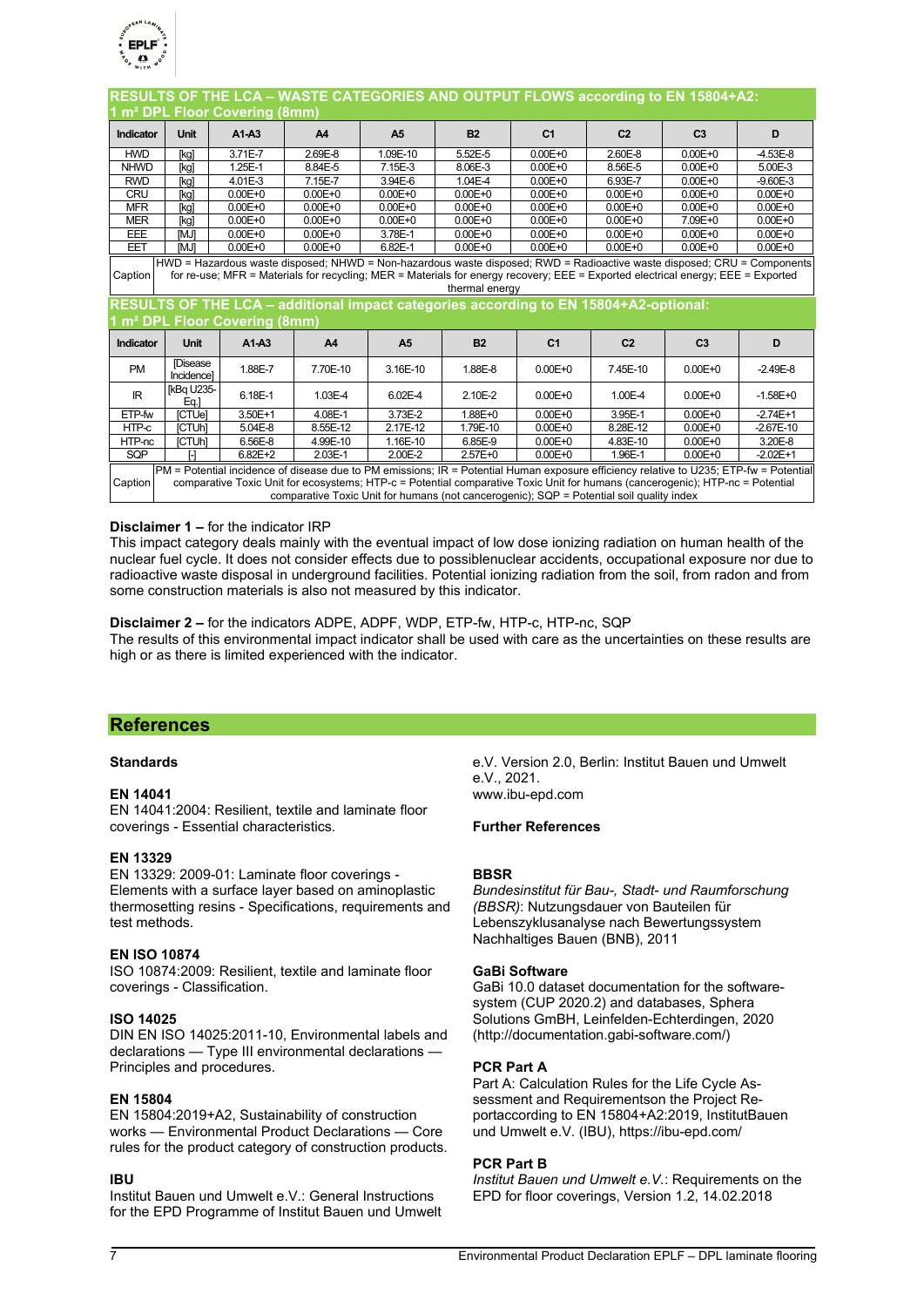

**REACH** Regulation (EC) No 1907/2006 of the European Parliament and of the Council on the Registration, Evaluation, Authorisation and Restriction of Chemicals